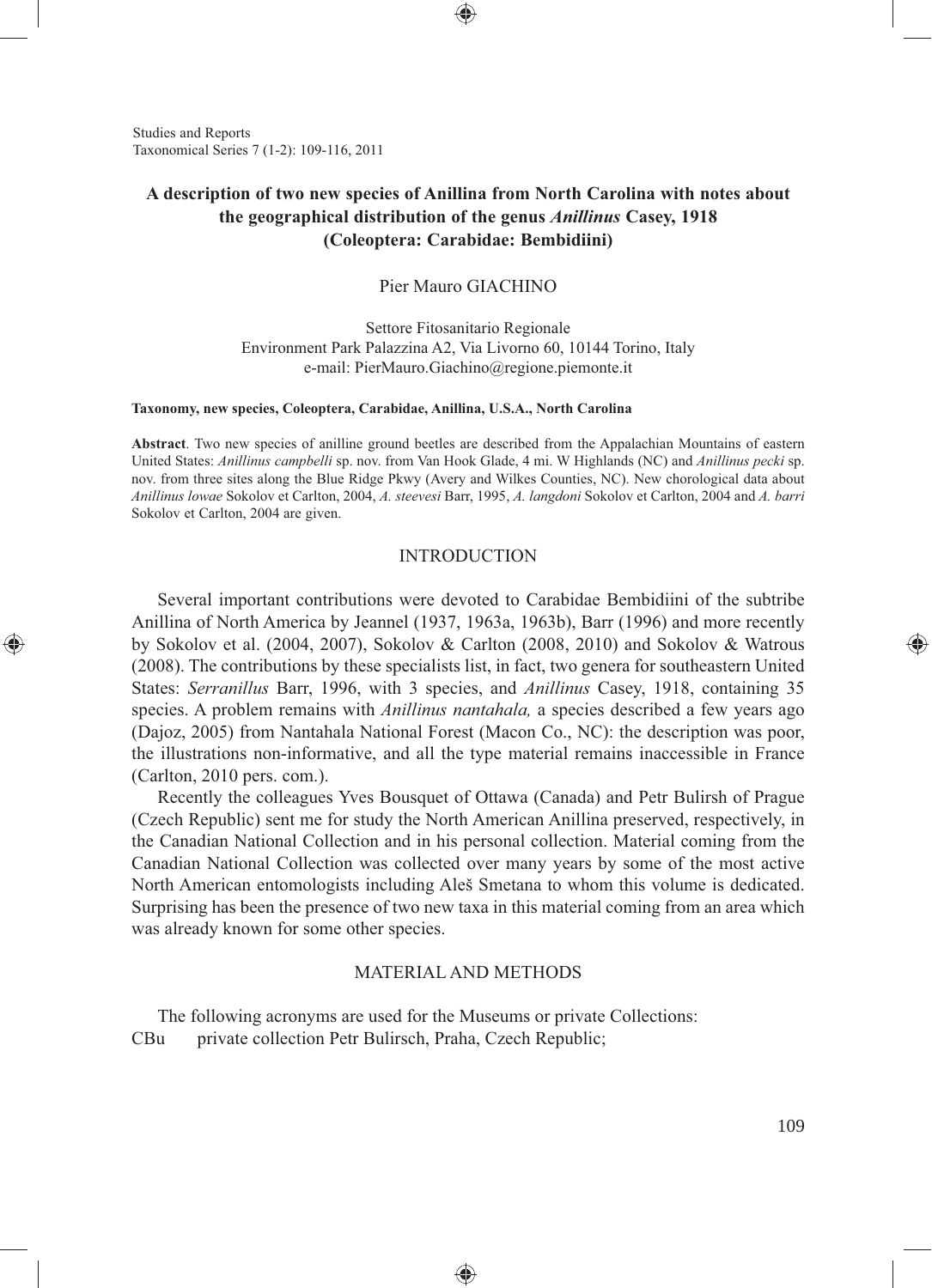CGi private collection Pier Mauro Giachino, Torino, Italia;

CNCO Canadian National Collection, Ottawa, Canada;

USNM U. S. National Museum, Smithsonian Institution, Washington, U.S.A.

The following acronyms are used for the type material:

HT Holotype

PT, PTT Paratype (s)

The specimens come entirely from stored dry museum collections. For this reason, contrary to what has been achieved by Sokolov et al. (2007) and Sokolov & Carlton (2010) it has not been possible to carry out a DNA analysis.

In specimens used for the drawings of the habitus, male and female genitalia were previously embedded in Canada balsam. The genitalia were pinned beneath the specimens. The drawings were made by means of a camera lucida connected to a Leica DM2500 microscope, with interferential contrast. Specimens were measured optically using a Leica MZ 12.5 stereomicroscope equipped with micrometric ocular. Measurements are in mm.

For measurement uniformity it was decided to use the same methodology as proposed by Sokolov et al. (2004), so measurements for various body parts are coded as follows:

 $ABL$  = apparent body length, from clypeus to apex of elytra;

 $WH = width of head, at level of first orbital setae;$ 

 $WPm =$  maximum width across pronotum;

 $WPa = width \, across \, anterior \, angles \, of \, pronotum;$ 

 $W P<sub>p</sub>$  = width across posterior angles of pronotum;

 $LP = length of$  pronotum from base to apex along midline;

WE = width of elytra, at level of  $2<sup>nd</sup>$  discal setae;

 $LE$  = ength of the elytra, from apex of scutellum to apex of left elytron.

Only ABL measurements are reported, the other measurements are given as 7 ratios. General width: WH/WPm and WPm/We.

Body parts: WPa/WPp, WPm/WPp, WPm/LP and WE/ABL.

#### RESULTS

⊕

#### *Anillinus lowae* **Sokolov et Carlton, 2004**

**Material examined.** N. CAR., Water Rock Overlook, Mile 452, Blue Ridge Pkwy., 5800f, xi.1.1967, J.M. & B.A. Campbell, Berlese sample No 4, 1  $\Diamond$ , (CNCO); N. CAR., Haywood Co., Blue Ridge Pkwy., Woodfin Cascade, 1400 m, 28.v.1986, A. Smetana,  $1 \text{ }\mathcal{J}$ , (CNCO); N. CAR., Grt. Smoky Mts. Nt. Pk., Smokemont Cmpgd., 10.vi.1982, Y. Bousquet,  $1 \land$ , (CNCO); N.C., Jackson Co., Whiteside Mts., nr. Highlands, 1450-1500 m, 21.v.86, A. Smetana, 5 spec., (CNCO, CGi); N.C., Macon Co., Hwy 64 nr. Dry Falls NW Highlands, 1000 m, 16.V.1986, A. Smetana, 11 spec., (CNCO, CGi).

**Notes.** According to Sokolov et al. (2004) and Sokolov & Carlton (2010), *A. lowae* is widely distributed within the Great Smoky Mountains National Park straddling the border between NC and TN, but also known from Transylvania Co. (SW North Carolina). The new sites from Macom Co. and Jackson Co. complete the distribution range of this species in SW North Carolina.

◈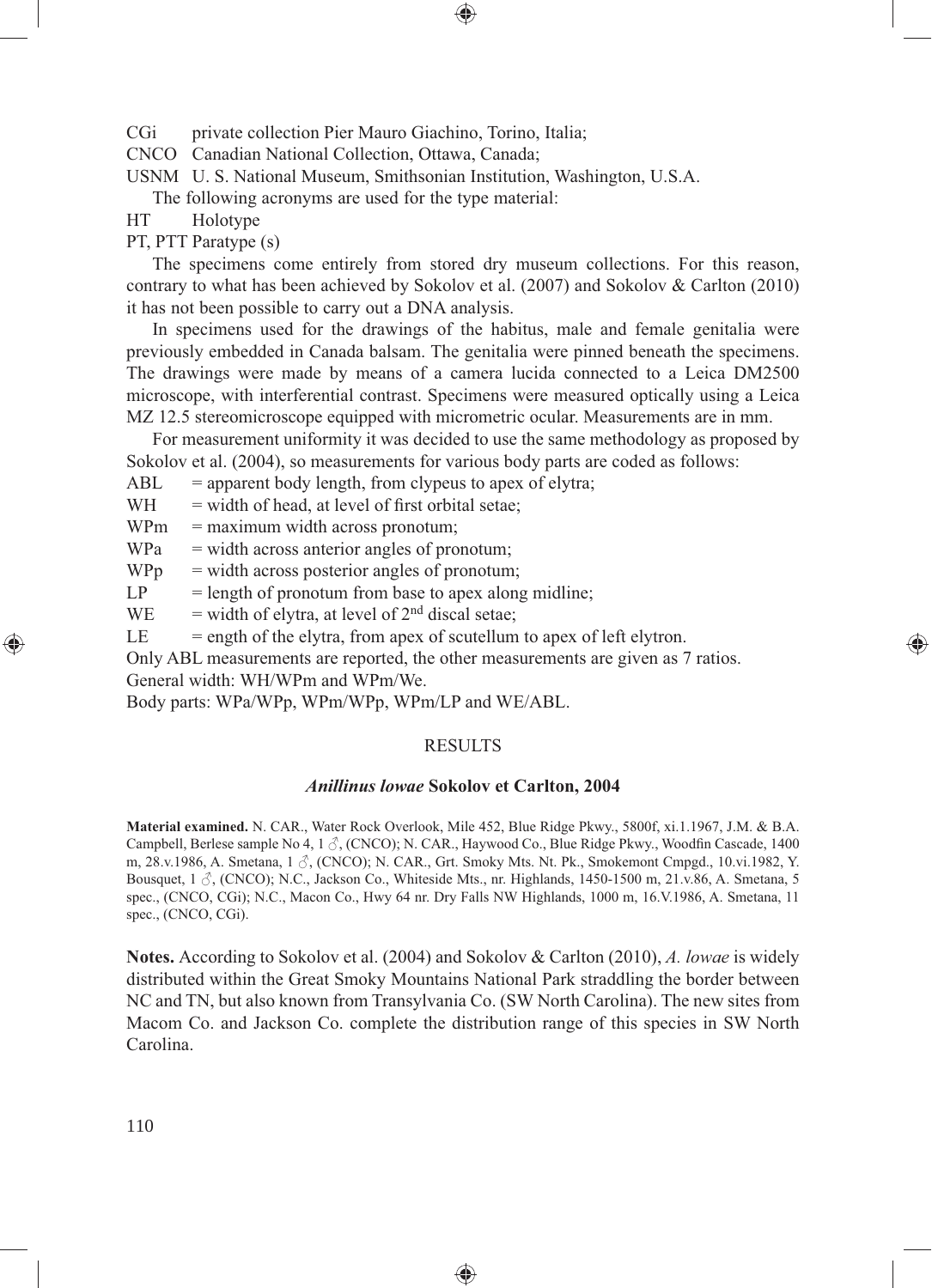### *Anillinus steevesi* **Barr, 1995**

⊕

**Material examined.** GA., Dade Co., Cloudland Canyon St. Park, 16.v.72, S. & J. Peck, 236 Rhododendron litter, 40 spec., (CNCO, CGi); ALA., Jackson Co., 10 mi. N Scottsboro, 16.v.1972, S. & J. Peck, ber. 237, 19 spec., (CNCO, CGi); Alabama, Blount Co., Blountsville, ix.7.76, T. King,  $1 \land$ , (CBu).

**Notes.** According to Sokolov et al. (2004) and Sokolov & Carlton (2010), *A. steeves*i is widely distributed from western part of Great Smoky Mountains National Park (Tennessee: Blount Co. and Swan Co.) SW to Mississippi (Tishomingo Co. and Natchez Trace Pkwy). These new sites complete the distribution range of this species in Alabama.

## *Anillinus langdoni* **Sokolov et Carlton, 2004**

**Material examined.** Tenn., Gt. Smoky Mts. N. P., 8 km S Gatlinburg, Chimney Top, 8.vi.82, Bousquet & Davies, sift leaf litter,  $1 \text{ } \textcircled{1}$   $\varphi$ , (CNCO, CGi); USA: TN: Cocke Co., 6 mi. SE Cosby, V.31.1983, sift forest litter, DSChandler, 7 spec., (CNCO, CGi);

**Notes.** These two sites fall into the distribution range of this species (Sokolov et al. 2004, 2007).

## *Anillinus campbelli* **sp. nov.**

(Figs. 1, 3, 4, 7, 9)

**Type locality.** N. CAR., Van Hook Glade, 4 mi. W Highlands, 3500 f.

⊕

**Type material.** Holotype  $(\text{A})$ : N. CAR., Van Hook Glade, 4 mi. W Highlands, 3500 f, viii, 30-31, 1967, J.M. & B.A. Campbell, Berlese sample #3, (CNCO). Paratypes:  $(4 \text{ } \frac{3}{2} \text{ } 7 \text{ } \frac{1}{2} \text{ } \frac{1}{2}$ ): N. CAR., Van Hook Glade, 4 mi. W Highlands, 3500 f, viii, 30-31, 1967, J.M. & B.A. Campbell, Berlese sample #3, (CNCO, USNM, CGi).

**Description.** Medium-sized for this genus (ABL range, 1.91-2.09 mm). Habitus markedly convex, ovoid (WE/ABL, 0.38), head of moderate size (WH/WPm, 0.69), elytra relatively wide (WPm/WE, 0.76). Colour of body brunneorufous, appendages testaceous.

Head with microsculpture evident across frons and all the vertex. Dorsal microsculpture distinct across the pronotum. Antennae robust, moniliform, long, reaching the base of the pronotum when stretched backwards.

Pronotum moderately convex and less transverse (WPm/LP = 1.34), with margins significantly and rectilinearly convergent towards the base (WPm/WPp  $= 1.32$ ). Anterior angles evident, prominent. Posterior angles slightly obtuse. Sides denticulate before the posterior angles. Width between the posterior angles equal to the width between the anterior angles (WPa/WPp =  $1.00$ ).

Elytra ovoid, with the maximum width in the middle, markedly convex, not depressed along the suture, length normal for the genus (LE/ABL =  $0.59$ ), with traces of 1–2 interneurs. Humeri moderately prominent, slightly rounded; post-humeral margin denticulate, with an obvious crenellation, distinct up to the  $6<sup>th</sup>$  pore of the umbilicate series and bearing setae; pre-apical area not emarginated. Vestiture of elytra short (less than one-quarter of the length of discal setae).

◈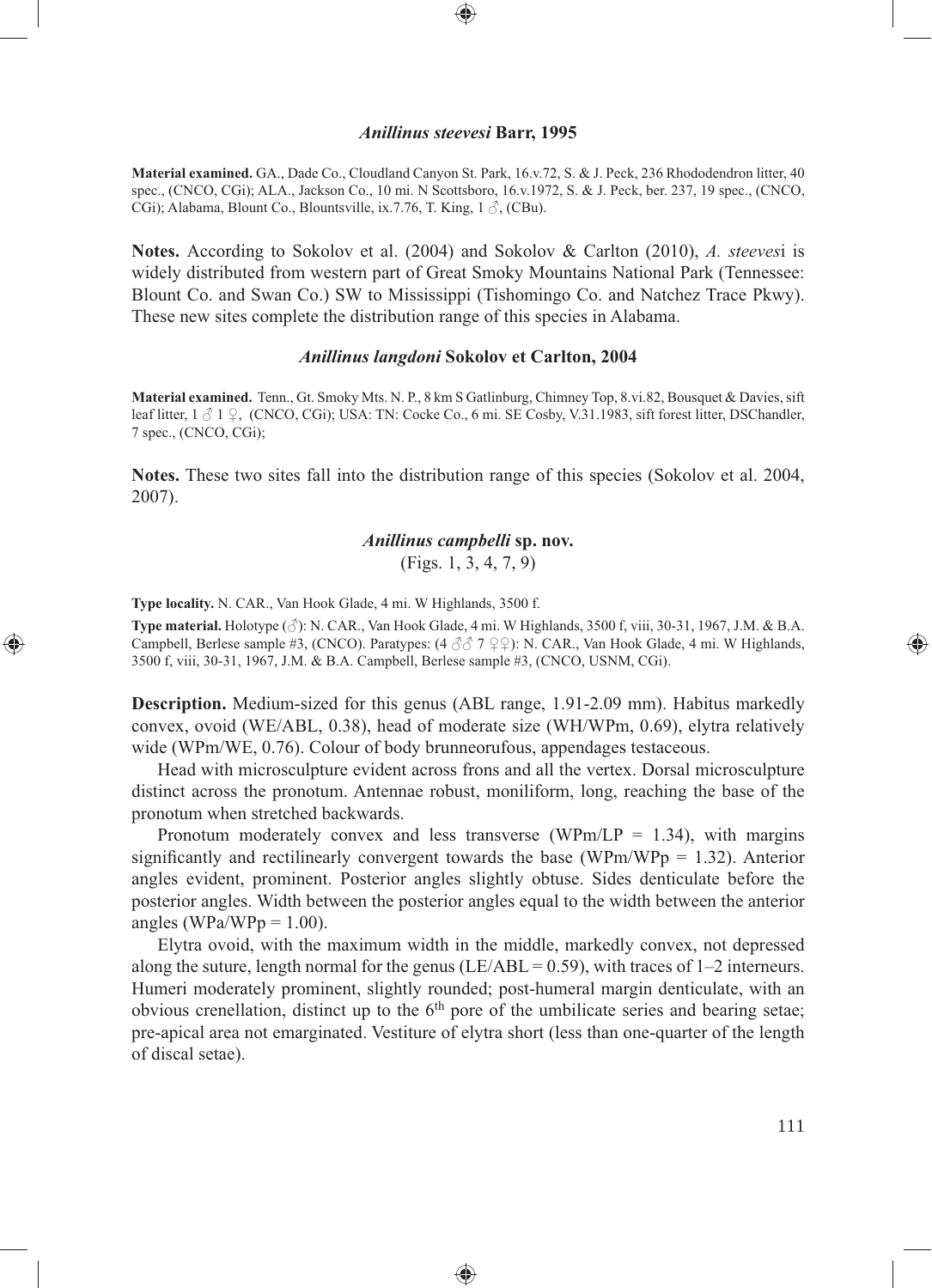

◈

 $\textcolor{red}{\textcircled{\footnotesize{1}}\ }$ 

Figs 1-2. Habitus of *Anillinus* spp.: 1- *A. campbelli* sp. nov., HT  $\beta$ ; 2- *A. pecki* sp. nov., HT  $\beta$ . Scale: 0.5 mm.

Chaetotaxy as in fig. 1: basal umbilicate pore big, foveate; umbilicate series of type A (sensu Jeannel, 1963 and Giachino & Vailati, 2011); elytra bearing three discal setae.

Males with simple metafemora.

Median lobe of the aedeagus (Fig. 3) sharply arcuate in the basal part, with a simple narrowly rounded apex. Ventral margin and right side of the median lobe without poriferous canals or setae. Inner sac with a dorsal copulatory, W-shaped, sclerite. Inner sac ventral to sclerites without rows of triangular spines. Left and right parameres (figs. 3, 4) long (with the right one particularly long), enlarged, ventral margin with four poriferous canals, bearing four short setae.

Spermatheca (Fig. 7) question mark-shaped weakly sclerotized, with the proximal part of cornu more than two times longer than the distal part. Ramus reduced, nodulus short.

Stylomers as in Fig. 9.

◈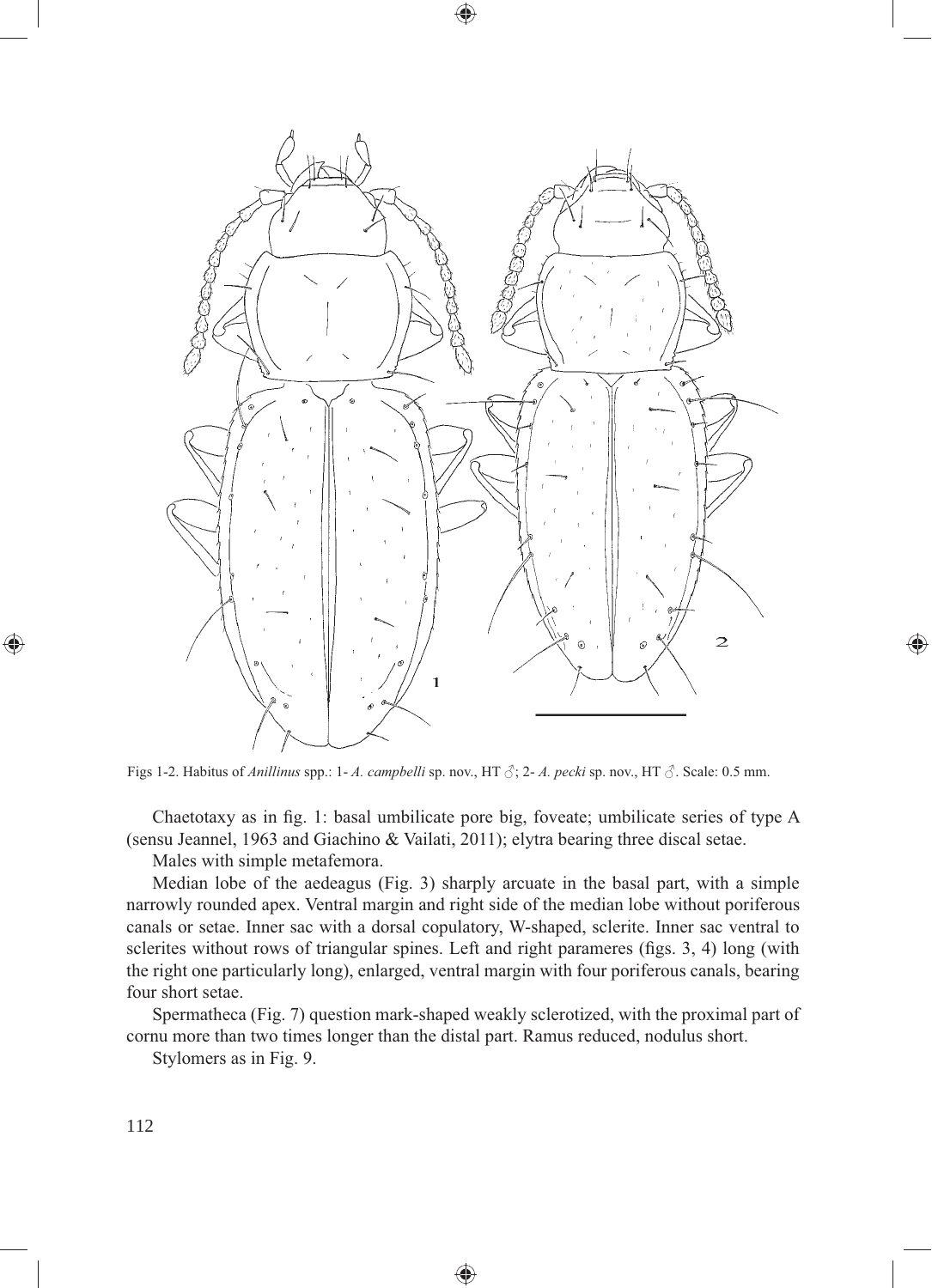**Differential diagnosis.** A medium sized *Anillinus* species (ABL = 1.91-2.09 mm) closely related to *A. langdoni* Sokolow et Carlton, 2004, following the Identification Key provided by Sokolov et al. (2004) and Sokolov & Carlton (2010), for the head having the vertex totally covered with microsculpture, for the ratio  $WPa/WPp = 1.00$ , for the shape of the aedeagus and of the spermatheca. It differs from *A. langdoni* by the larger size, by the pronotum width between posterior angles equal to the width between anterior angles, by the W-shaped sclerite of the inner sac and by the ventral part of inner sac of aedeagus without rows of triangular spines.

⊕

**Etymology.** This new species is dedicated to one of its collectors, the Canadian entomologist John M. Campbell.

**Distribution, ecology.** *Anillinus campbelli* **s**p. nov. is currently known only from the type locality, Van Hook Glade, 4 miles W Highlands (North Carolina), where it was collected at heights of about 1050 m a.s.l. by sieving forest litter.

## *Anillinus barri* **Sokolov et Carlton, 2004**

**Examined material.** Tenn., Polk Co., Cherokee Natl. Forest, May 4, 1954, W.J. Cloyd, Brachymyrmex deplis Emery,  $1 \text{ } \mathcal{S}$ , (CNCO).

**Notes.** Following Sokolov et al. (2004) *A. barri* is known only from Monroe Co., TN. The new site Polk Co., TN, extends the distribution range of this species to SW.

⊕



Figs 3-6. Aedeagus (3, 5) and right paramere (4, 6) in lateral view of *Anillinus* spp.: *A. campbelli* sp. nov., HT  $\beta$  (3, 4); *A. pecki* sp. nov., HT  $\circlearrowleft$  (5, 6). Scale: 0.1 mm.

⊕

113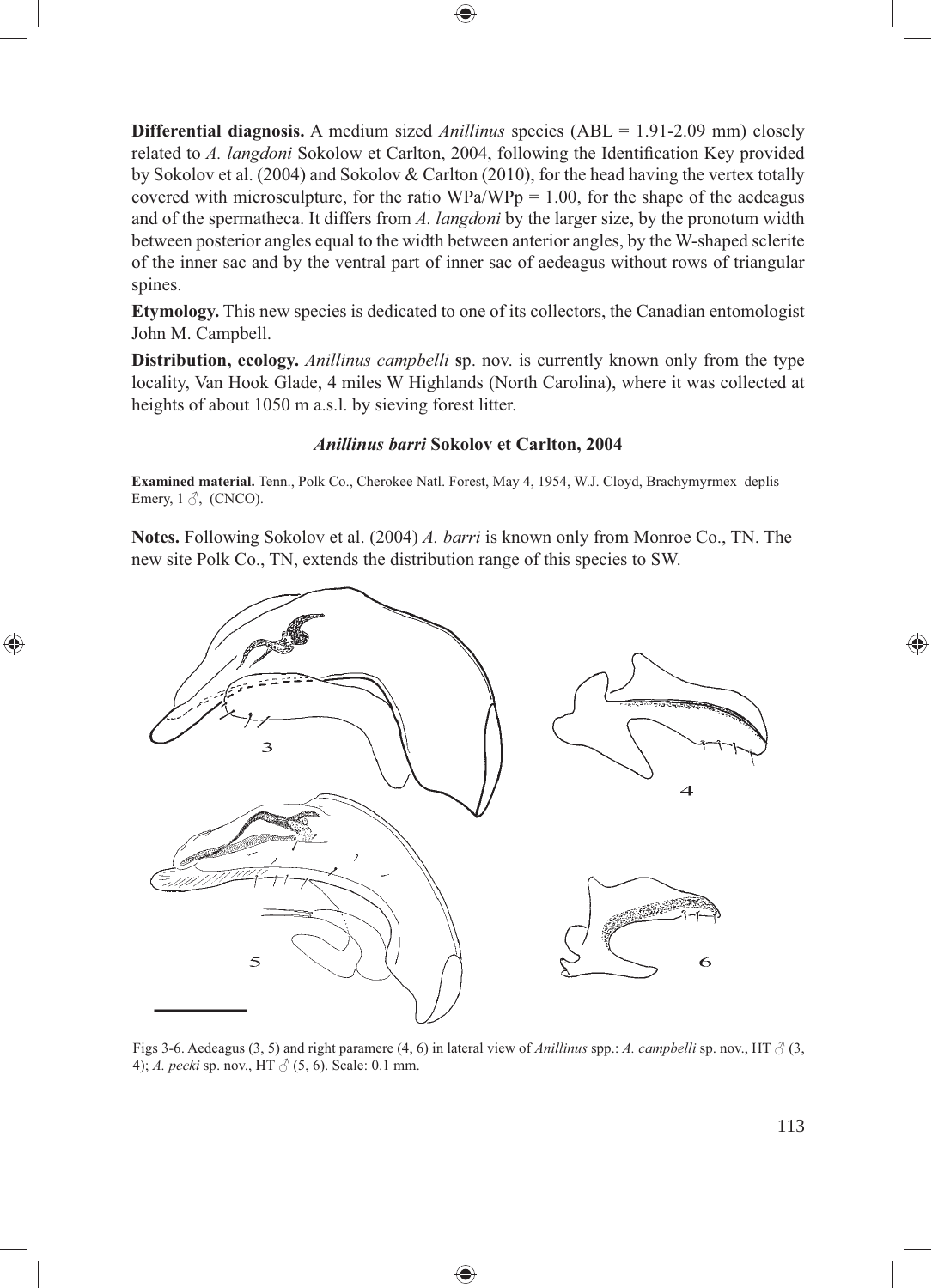

⊕

Figs 7-10. Spermathecae (7, 8) and right stylomers (9, 10) of *Anillinus* spp.: *A. campbelli* sp. nov., (7, 9); *A. pecki* sp. nov., (8, 10). Scale: 0.1 mm.

## *Anillinus pecki* **sp. nov.** (Figs. 2, 5, 6, 8, 10)

⊕

**Type locality:** N. CAR., Avery Co., Linville Falls, 3500f, Blue Ridge Pkwy., mi 317.

**Type material.** Holotype (♂): N. CAR., Avery Co., Linville Falls, 3500 f, Blue Ridge Pkwy., mi 317, 16.viii.1981, rhodo. litter at log, S. Peck, (CNCO). Paratypes: (4 ♀♀, 2 ♂♂): N.C., Jeffress Pk. Wilkes Co, Blue Ridge Pk. mi. 272, 17.viii.81, log-leaf litter, S. Peck, (CNCO, USNM, CGi); (2 ♀♀): N. CAR., Avery Co., 4000 f, Grandfather Mt., mi. 304, Blue Ridge Pk., 17.viii.81, log-leaf litter, S. Peck, (CNCO).

**Description.** Medium-sized for this genus (ABL range, 1.91-2.09 mm). Habitus markedly convex, ovoid (WE/ABL = 0.37), head of moderate size (WH/WPm = 0.75), elytra relatively wide (WPm/WE =  $0.78$ ). Colour of body brunneorufous, appendages testaceous.

Head with microsculpture evident across frons and vertex except in paramedian areas of vertex, where it is indistinct. Dorsal microsculpture light but distinct across most of the pronotum; indistinct along the midline. Antennae robust, moniliform, short, not reaching the base of the pronotum when stretched backwards.

Pronotum moderately convex and transverse (WPm/LP =  $1.27$ ), with margins significantly and rectilinearly convergent towards the base (WPm/WPp = 1.23). Anterior angles evident, slightly prominent. Posterior angles slightly obtuse. Sides denticulate before the posterior angles. Width between the posterior angles greater than the width between the anterior angles  $(WPa/WPp = 0.94)$ .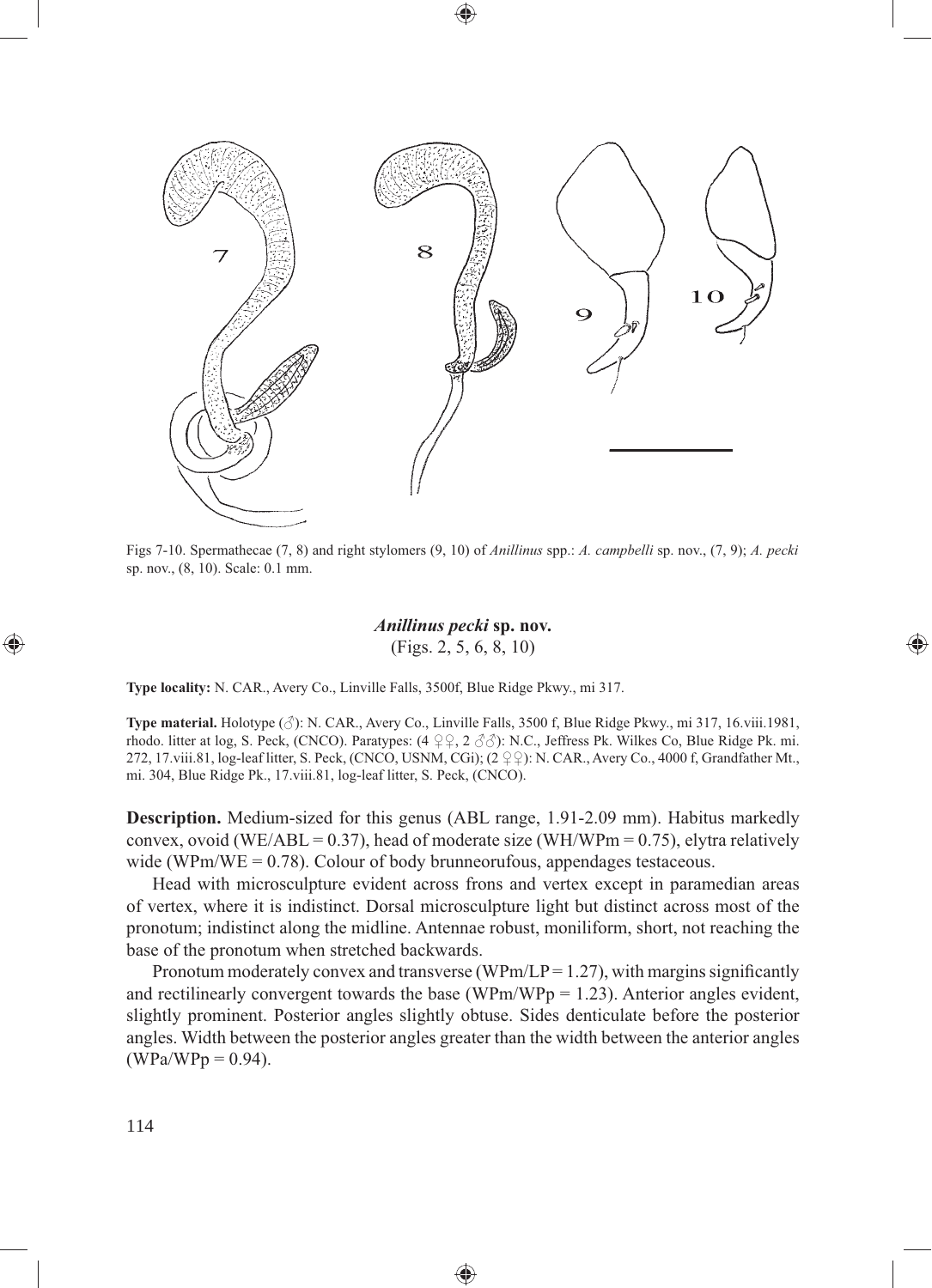Elytra ovoid, with the maximum width in the middle, markedly convex, not depressed along the suture, length normal for the genus (LE/ABL =  $0.58$ ), with traces of 1–2 interneurs. Humeri moderately prominent, slightly rounded; post-humeral margin denticulate, with an obvious crenellation, distinct up to the  $6<sup>th</sup>$  pore of the umbilicate series and bearing setae; pre-apical area not emarginated. Vestiture of the elytra short (less than one-quarter of the length of discal setae).

Chaetotaxy as in fig. 2: basal umbilicate pore big, foveate; umbilicate series of type A (sensu Jeannel, 1963 and Giachino & Vailati, 2011); elytra bearing three discal setae.

Males with simple metafemora.

Median lobe of the aedeagus (Fig. 5) evenly arcuate with a simple narrowly rounded apex. Ventral margin and right side of the median lobe with numerous poriferous canals bearing short setae. Inner sac with dorsal copulatory, filament-like, sclerite, abruptly curved at the basal third, weakly sinuate in the apical third; ventral sclerite sub-rectilinear, diverging from the base of the dorsal sclerite, overlapping it basally, not curved ventrally. Inner sac ventral to sclerites without rows of triangular spines. Left paramere (Fig. 6) long, not enlarged, ventral margin with two-three poriferous canals, bearing two-three short setae. Right paramere (Fig. 5) short, not enlarged, paramere apex with two poriferous canals, bearing two long setae.

Spermatheca (Fig. 8) question mark-shaped weakly sclerotized, with the proximal part of cornu twice as long as distal part. Ramus reduced, nodulus short.

Stylomers as in Fig. 10.

⊕

**Differential diagnosis.** A small sized *Anillinus* species (ABL = 1.69-1.75 mm) closely related to *A. docwatsoni* Sokolow & Carlton, 2004, following the Identification Key provided by Sokolov et al. (2004) and Sokolov & Carlton (2010), for the head with paramedian patches of effaced microsculpture on vertex and for the shape of aedeagus. It differs from *A. docwatsoni* by its smaller size, pronotum width between the posterior angles larger than the width between the anterior angles and ventral part of the inner sac of the aedeagus without rows of triangular spines.

**Etymology.** This new species is dedicated to its collector, my colleague and friend Stewart B. Peck from Carleton University, Ottawa (Canada).

**Distribution, ecology.** *Anillinus pecki* sp. nov. is currently known from some sites in North Carolina, in the Counties of Avery and Wilkes along the Blue Ridge Parkway, where it was collected at heights between 1050 and 1200 m a.s.l. by sieving *Rhododendron* litter and logleaf forest litter.

ACKNOWLEDGEMENTS. I am very grateful to my colleagues Yves Bousquet (Agriculture and Agri-Food, Ottawa, Canada) who made me possible to study the North American Anillina material deposited in the Canadian National Collection, Ottawa, Canada, and Petr Bulirsch (Prague, Czech Republic) who enabled me to study the material from his collection. I am particularly indebted to Christopher E. Carlton (Louisiana State Arthopod Museum, Baton Rouge Louisiana, U.S.A.) and Igor M. Sokolov (All-Russian Institute for Plant Protection, St.-Petersburg, Russia) for their valuable suggestions during the drafting of this contribution. My special thanks are extended to Achille Casale (Dipartimento di Zoologia e Genetica Evoluzionistica of the University of Sassari, Italy) for his critical remarks on the manuscript.

⊕